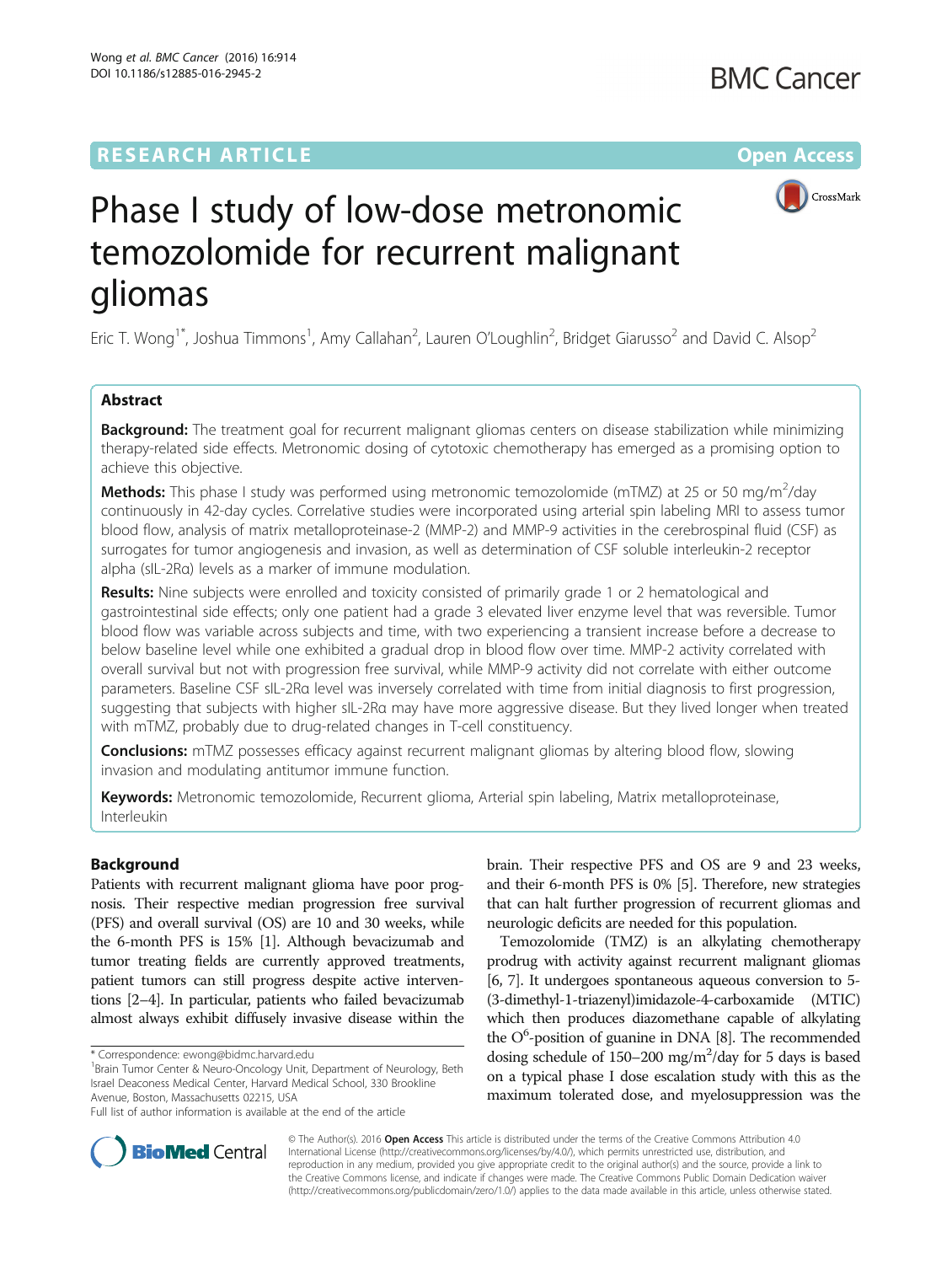dose-limiting toxicity [[8](#page-8-0)]. The rationale behind maximum tolerated dose is to use the highest concentration of chemotherapy to directly kill tumor cells, while the patient can still withstand side effects. Unfortunately, this approach may interfere with other important antitumor mechanisms of TMZ. Metronomic temozolomide (mTMZ) schedule consists of a significantly lower daily dose but at a greater frequency of administration, typically at 25 or 50 mg/m<sup>2</sup>/ day on a continuous basis. The biological effect of this schedule is likely to be different from that of conventional dosing, and mTMZ has been shown to selectively deplete CD4+ CD25+ Foxp3+ regulatory T cells (Tregs), which play important roles in supporting immunosuppression within the microenvironment of malignant gliomas [\[9, 10\]](#page-8-0).

Similar anti-tumor benefits have been observed in metronomic cyclophosphamide, which also alkylates DNA but requires metabolism by the liver for its conversion to phosphamide mustard that causes DNA cross-linking. Metronomic cyclophosphamide has been demonstrated to exert an antiangiogenic effect. This is thought to be a result from the heightened sensitivity of endothelial cells, relative to tumor cells, to the cytotoxic effect of chemotherapies while side effects on fast dividing hematopoietic and intestinal cells are minimized [\[11](#page-8-0), [12\]](#page-8-0). Cyclophosphamide also depletes Tregs that play immunosuppressive roles within tumors, and it has been used to facilitate adoptive immunotherapy [\[13](#page-8-0)–[15\]](#page-8-0). In addition, dacarbazine, which like TMZ produces MTIC as its active metabolic intermediate, has been shown to upregulate natural killer group 2D (NKG2D) ligands on melanoma cells and to sensitize them for clearance by natural killer (NK) and  $CD8<sup>+</sup>$  T cells in mouse models [\[16\]](#page-8-0). Treatment of tumor cells with DNAalkylating agents can also result in their secretion of highmobility group box 1 cytokine, which stimulates the migration and activation of cytotoxic effector immune cells [\[17](#page-8-0)]. Therefore, TMZ has the potential to promote immunostimulatory antitumor effects and it may achieve this at below the standard-of-care doses, which are often derived from dose escalation studies based on the maximum tolerated off-target side effects rather than efficacy.

We report here a phase 1 study of mTMZ in patients with recurrent malignant glioma, in conjunction with an exploratory analysis of tumor blood flow using arterial spin labeling magnetic resonance imaging (MRI). We also measured levels of soluble interleukin-2 receptor alpha (sIL-2Rα) and the activated isoforms of matrix metalloproteinases (MMPs) from patient cerebrospinal fluid (CSF) to determine whether these potential biomarkers of immunogenicity and angiogenesis/invasion correlate with patient outcome.

#### Methods

#### Study design and patient eligibility

This study was conducted between July 2006 and September 2011 after obtaining ethics approval from the Institutional

Review Board at Beth Israel Deaconess Medical Center. All participants provided written informed consent for study treatment and for publication of trial outcome. Subjects were stratified according to a  $3 \times 3$  factorial design based on the histological diagnosis of either grade IV glioblastoma or grade III malignant glioma, as well as by the dosage of mTMZ either at 25 or 50 mg/m<sup>2</sup>/day taken continuously for 42 days in a cycle. Subjects were enrolled if they had (i) age ≥18, (ii) recurrent high-grade glioma histologically confirmed either at initial diagnosis or at recurrence, (iii) conventional involved-field radiotherapy, (iv) Karnofsky performance score  $\geq 60$ , (v) bi-dimensionally measureable disease, (vi) no concurrent malignancy other than basal or squamous cell carcinoma of the skin, or carcinoma in situ of the cervix, (vii) stable dose of corticosteroid for  $\geq 3$  days, and (viii) adequate hematologic, renal and liver functions. Subjects were excluded if they had (i) multifocal glioma, gliomatosis cerebri, low-grade glioma, or leptomeningeal spread of the malignant glioma, (ii) difficulty undergoing MRI scanning, (iii) chemotherapy, immunotherapy, or biologic therapy within 4 weeks prior to study, (iv) poor recovery from prior therapies, (v) poor medical risks, (vi) difficulty recovering from any effect of major surgery, (vii) requirement for P450 hepatic enzyme inducing anticonvulsant, or (viii) HIV or acquired immunodeficiency syndrome. Treatment was continued until disease progression as defined by Macdonald's criteria [\[18](#page-8-0)] or withdrawal from the trial. Clinical examination, conventional gadoliniumenhanced head MRI with arterial spin labeling sequence [\[19\]](#page-8-0), and lumbar punctures were performed once before the first cycle and after each subsequent cycle.

#### Assessment of safety and treatment outcome

Adverse events were recorded from subjects at baseline and during follow up in the trial period. Severity was graded according to the Common Toxicity Criteria version 3.0 and attribution was made to the study medication.

At the end of each 6-week mTMZ cycle, assessment for response or progression was made using gadoliniumenhanced T1-weighted images on MRI. Bi-dimensional tumor size was measured according to the Macdonald's criteria [[18\]](#page-8-0).

#### Correlative studies

Blood flow into the tumor was measured by arterial spin labeling during acquisition of anatomic MRI images in an effort to characterize the vascular effect of mTMZ. This technique was previously described in detail [\[19](#page-8-0)]. In brief, it utilizes repetitively pulsed radiofrequency and magnetic gradient fields to achieve continuous inversion of water. Acquisition was performed with a 1.5 s delay after labeling to allow the labeled blood to reach the microvasculature. Unlike contrast based perfusion studies, arterial spin labeling specifically uses tagged water to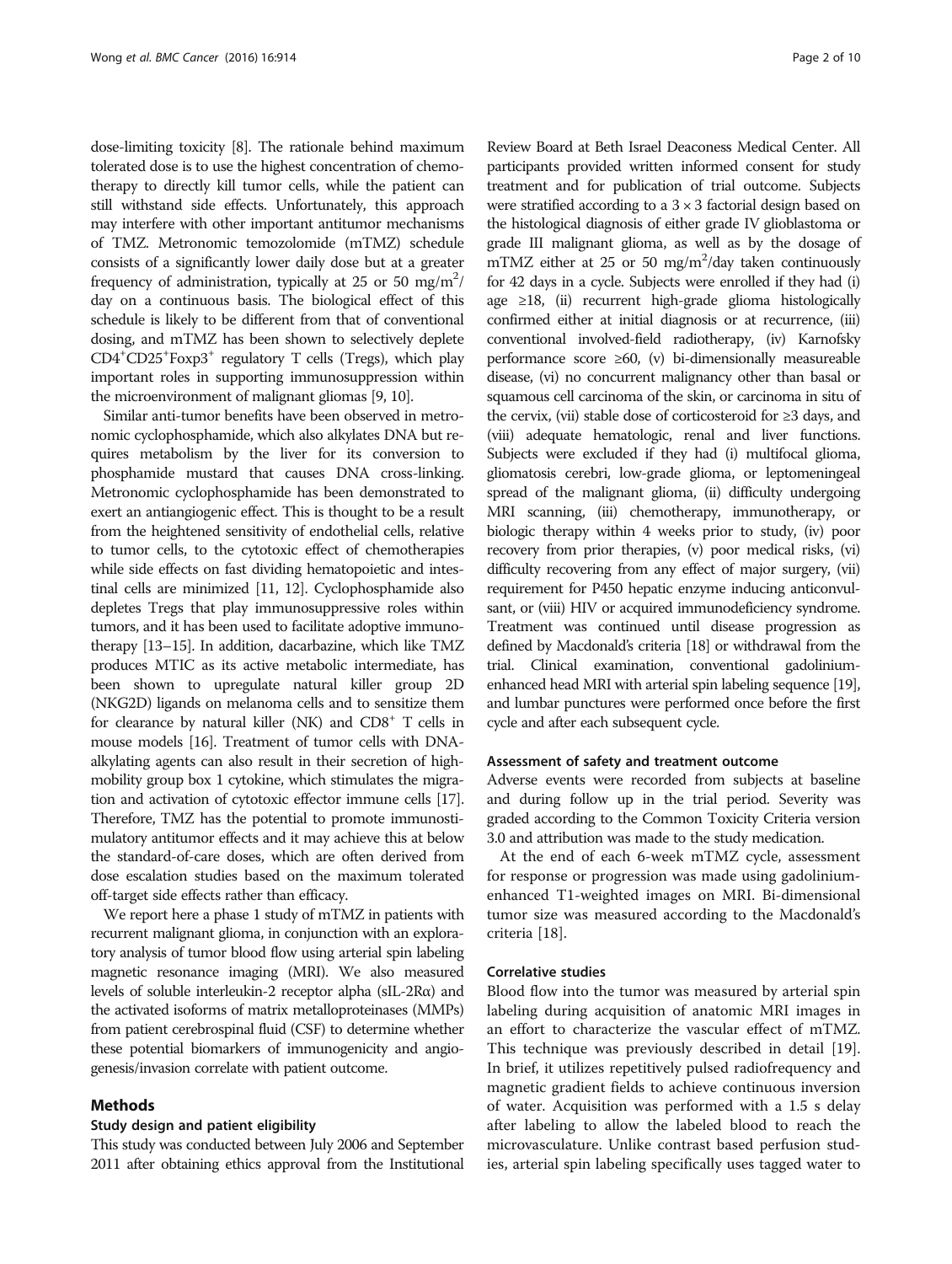measure blood flow. Since water is freely diffusible across the vasculature, arterial spin labeling allows for an accurate quantitative assessment of blood flow that is independent of vascular permeability.

Blood flow from arterial spin labeling images was quantified as described by Jarnum et al. [[20](#page-8-0)]. A region of interest (ROI) was drawn that contained the malignant glioma based on post-gadolinium T1-weighted images. The average blood flow, in absolute cc/g•min, was obtained by computing the mean value across all voxels within that ROI. In addition, a blood flow ratio was calculated based on the ROI of the tumor to a corresponding ROI in the contralateral brain to allow for comparison of the blood flow data across multiple scans obtained over time.

Enzyme-linked immunosorbent assay (ELISA) was performed on the CSF obtained from our subjects. CSF was collected at baseline and at the end of each metronomic cycle, stored at −80° C, and then thawed for batched analysis. DuoSet ELISA kits DY223, DY902, and DY911 were obtained from R&D for determination of sIL-2Rα, activated MMP-2 (aMMP-2) and activated MMP-9 (aMMP-9) levels, respectively.

#### **Statistics**

PFS and OS curves were plotted according to the Kaplan-Meier method [\[21\]](#page-9-0). The strength of correlation between blood flow and clinical outcome, as well as between cerebrospinal fluid biomarkers and clinical outcome, was evaluated by linear regression. Significance was computed and plotted using Graphpad Prism 6 software. Fold change from baseline, if positive, was reported as the final blood flow ratio divided by the initial blood flow ratio minus 1. If negative, fold change was reported as the negative reciprocal of the final blood flow ratio divided by the initial blood flow ratio minus 1.

### Results

The demographic characteristics of the 9 subjects (6 with glioblastomas and 3 with anaplastic gliomas) entered into the study are listed in Table [1.](#page-3-0) Their median age was 64 (range 26–82) years and their median KPS was 70 (range 60–90). Because protocol accrual began in 2006 and ended in 2011, all subjects had been treated with the standard-of-care radiation with concomitant daily TMZ at the time of their initial diagnosis. However, the number of cycles of post-radiotherapy adjuvant TMZ received was variable, ranging from none to 20 completed cycles prior to enrollment. One subject with glioblastoma signed consent for the protocol but did not receive mTMZ at 25 mg/m<sup>2</sup>/ day because of rapid clinical deterioration. Another subject with glioblastoma underwent one cycle of mTMZ treatment at 25 mg/m<sup>2</sup>/day. Four subjects received 50 mg/m<sup>2</sup>/ day of mTMZ for 1, 2, 5 and 6 cycles. Two subjects with anaplastic gliomas (one small cell anaplastic astrocytoma

and one anaplastic oligodendroglioma) received 2 and 19+ cycles of mTMZ at  $25$  mg/m<sup>2</sup>/day, while a third with anaplastic glioma completed  $8+$  cycles at 50 mg/m<sup>2</sup>/day.

# Safety and toxicity

mTMZ was well tolerated and, as expected, the most frequent adverse events were hematological in nature (Table [2\)](#page-3-0). Grade 1 or 2 leukopenia and lymphopenia occurred in 2 subjects while anemia, neutropenia and thrombocytopenia were observed in 1 subject, but none experienced grade 3 or 4 hematological toxicity. Gastrointestinal side effects occurred in 3 subjects, with one experienced grade 3 elevation of liver enzyme that was resolved after discontinuation of mTMZ. Two additional subjects had grade 1 liver dysfunction. Additional minor side effects included thrush, zoster eruption and petechial rash, which were all of grade 1 severity.

#### Outcome analysis

The median number of mTMZ cycles received within the study group was 2 (range 0-19+), and the median time from initial diagnosis to first recurrence was 5.8 (range 2.4– 128.6) months (Table [1](#page-3-0)). The number of prior adjuvant TMZ cycles received does not appear to correlate with the number of mTMZ cycles (Spearman correlation = −0.3914,  $p = 0.3053$ ). The median progression free survival was 8.5 (range 1.5–153.0+) months and the median overall survival was 12.7 (range 7.1–153.0) months (Fig. [1a](#page-4-0) & [1b](#page-4-0) ). Because 6 of 9 subjects (67%) had recurrent glioblastoma, and they compromise the largest subgroup in our cohort with similar histological characteristics, we decided to combine their outcomes to estimate the benefit of mTMZ treatment. Their median progression free survival was 3.1 (95% CI N/ A-8.3) months and their overall survival was 12.5 (95% CI 8.6–16.3) months (Fig. [1c](#page-4-0) & [1d](#page-4-0)).

### Correlative studies

Two types of correlative analysis were performed to help elucidate the antiangiogenesis and antitumor effects of mTMZ. The first type consisted of arterial spin labeling blood flow studies obtained serially in subjects at 6-week intervals during anatomic MRI scanning. It is noteworthy that there was marked variability in blood flow over time in our cohort during treatment (Fig. [2a](#page-5-0)), with two subjects initially experiencing a slight increase before a decrease was observed while two others had a gradual but consistent decline in blood flow. In particular, subject 5 had an increase in the normalized blood flow ratio from 0.70 at baseline to 0.92 at 6 weeks, followed by a decrease to 0.51 at 12 weeks and subsequently two successive increases to 0.72 and 1.53 at 18 and 24 weeks, respectively, due to a new focus of tumor focus in the ipsilateral brain (Fig. [2b](#page-5-0)). Furthermore, subject 9 had a gradual and sustained decrease of more than 50% in the blood flow ratio over time, from 0.91 at baseline to 0.39 at 54 weeks (Fig. [2c\)](#page-5-0). These fluctuations in blood flow could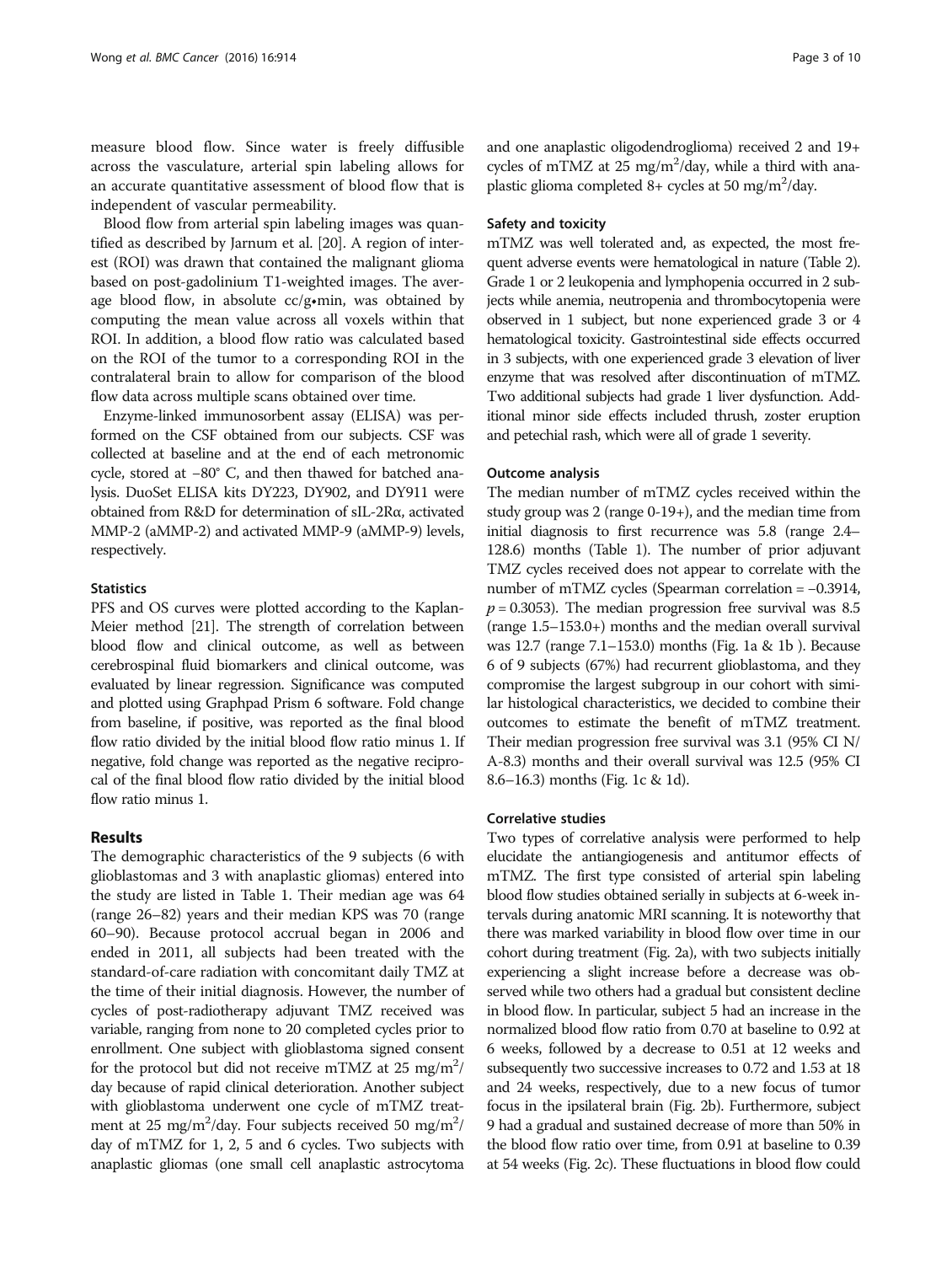| $.99 - .$ |  |
|-----------|--|
|           |  |
|           |  |

| No             | Adjuvant TMZ mTMZ cycles<br>cycles |                | Histology                            | KPS score | Metronomic dosage<br>$(mq/m^2/d)$ | Diagnosis to first<br>recurrence (months) | Progression free<br>survival (months) | Overall survival<br>(months) |
|----------------|------------------------------------|----------------|--------------------------------------|-----------|-----------------------------------|-------------------------------------------|---------------------------------------|------------------------------|
|                |                                    | $\overline{2}$ | Glioblastoma                         | 70        | 50                                | 2.9                                       | 3.1                                   | 71.0                         |
| 2              | $\mathbf{0}$                       | $\mathbf{0}$   | Glioblastoma                         | 90        | 25                                | 2.4                                       | N/A                                   | 11.0                         |
| 3              |                                    | 2              | Small cell anaplastic<br>astrocytoma | 70        | 25                                | 2.7                                       | 7.1                                   | 7.1                          |
| $\overline{4}$ | 20                                 |                | Glioblastoma                         | 70        | 25                                | 23.3                                      | 1.5                                   | 9.7                          |
| 5.             | $\mathfrak{D}$                     | 6              | Glioblastoma                         | 70        | 50                                | 5.8                                       | 9.9                                   | 12.7                         |
| 6              | $\Omega$                           | 19             | Anaplastic<br>ogliodendroglioma      | 90        | 25                                | 128.6                                     | >107                                  | Alive                        |
| $\overline{7}$ | 13                                 |                | Glioblastoma                         | 70        | 50                                | 18.1                                      | 1.9                                   | 12.6                         |
| 8              |                                    | 5              | Glioblastoma                         | 60        | 50                                | 3.6                                       | 11.4                                  | 14.4                         |
| 9              | $\Omega$                           | 8              | Anaplastic glioma                    | 70        | 50                                | 120.0                                     | 22.9                                  | 33.7                         |

<span id="page-3-0"></span>Table 1 Patient characteristics and outcomes

Baseline characteristics and outcomes among subjects treated with mTMZ

be a result of alterations in the vascular physiology of the tumor, mTMZ treatment-induced changes in blood flow, or a combination of both.

Additional analyses were performed to explore the relationship between tumor blood flow and patient outcome using (i) the baseline blood flow ratio as well as (ii) the change in the blood flow ratio between baseline and the first set of data (Table [3](#page-5-0)). There was no correlation between baseline blood flow ratio and PFS ( $r^2 = 0.2479$ ,  $p = 0.3933$ ), baseline blood flow ratio and OS ( $r^2$  = 0.2829,  $p$  = 0.2774), initial change in blood flow ratio and PFS ( $r^2$  = 0.1306,  $p$  = 0.5502), or initial change in blood flow ratio and OS ( $r^2$  =

Table 2 Adverse events from mTMZ that were tabulated during the study period

| Adverse events                 | Severity number of patients (%) |               |  |  |  |
|--------------------------------|---------------------------------|---------------|--|--|--|
|                                | Grade $1 & 2$                   | Grade $3.8.4$ |  |  |  |
| Hematological                  |                                 |               |  |  |  |
| Anemia                         | $1(11\%)$                       | 0             |  |  |  |
| Leukopenia                     | 2(22%)                          | $\Omega$      |  |  |  |
| Lymphopenia                    | 2(22%)                          | $\Omega$      |  |  |  |
| Neutropenia                    | $1(11\%)$                       | $\Omega$      |  |  |  |
| Thrombocytopenia               | $1(11\%)$                       | $\Omega$      |  |  |  |
| Fatigue                        | $1(11\%)$                       | $\Omega$      |  |  |  |
| Gastrointestinal               |                                 |               |  |  |  |
| Increased alkaline phosphatase | $\Omega$                        | $\Omega$      |  |  |  |
| Increased ALT                  | $1(11\%)$                       | $1(11\%)$     |  |  |  |
| Increased AST                  | $1(11\%)$                       | $\Omega$      |  |  |  |
| Infection                      |                                 |               |  |  |  |
| Thrush                         | $1(11\%)$                       | $\Omega$      |  |  |  |
| Zoster eruption                | $1(11\%)$                       | $\Omega$      |  |  |  |
| Skin                           |                                 |               |  |  |  |
| Petechial rash                 | $1(11\%)$                       | 0             |  |  |  |

0.0312,  $p = 0.7762$ ). Collectively, the highly variable blood flow characteristics in the tumor and our small patient sample size preclude any reasonable statistical analysis. However, we can still observe qualitative changes using arterial spin labeling and in particular those who stayed on therapy longest showed stable to decreasing blood flow in the tumor over time.

CSF biomarkers relevant to the biological effects of mTMZ were also investigated. Specifically, MMP-2 and MMP-9 are activated during angiogenesis and glioma invasion, and both of these enzymes can be measured in the CSF. Indeed, our ELISA analyzed showed a bias toward lower levels of aMMP-2 compared to baseline as subjects were treated with mTMZ over time (Fig. [3a\)](#page-7-0), while aMMP-9 levels remained highly variable in the CSF despite treatment (Fig. [3e\)](#page-7-0). Furthermore, aMMP-2 directly correlated with OS ( $r^2 = 0.9698$ ,  $p = 0.0152$ ) (Fig. [3d](#page-7-0)) but not PFS ( $r^2 = 0.6103$ ,  $p = 0.2188$ ) (Fig. [3c](#page-7-0)), while aMMP-9 did not correlate with OS ( $r^2$  = 0.6000,  $p$  = 0.2254) (Fig. [3h](#page-7-0)) or PFS ( $r^2 = 0.6416$ ,  $p = 0.1990$ ) (Fig. [3g](#page-7-0)). Baseline aMMP-2 (Fig. [3b\)](#page-7-0) and aMMP-9 (Fig. [3f](#page-7-0)) did not correlate with time to first recurrence of the malignant glioma.

Previous studies have showed that metronomic dosing of TMZ can reduce the ratio of Treg/CD4<sup>+</sup> cells whereas higher doses do not, and this reduction in Tregs could potentially reverse immunosuppression within the tumor microenvironment [\[9\]](#page-8-0). To investigate this aspect of mTMZ mechanism, we quantified the CSF levels of sIL-2Rα (also known as sCD25), which is known to counteract immune system activation in cancer patients and high levels of this biomarker in the serum have been correlated with poor survival [\[22](#page-9-0)–[24](#page-9-0)]. Among our cohort with recurrent malignant gliomas, there was high variability in the levels of CSF sIL-2Rα (Fig. [3i](#page-7-0)) and high levels correlated with a shorter time from initial diagnosis to first recurrence  $(r^2 = 0.9043, p = 0.0490)$  (Fig. [3j\)](#page-7-0). Notably, the two subjects with elevated levels of sIL-2Rα had the longest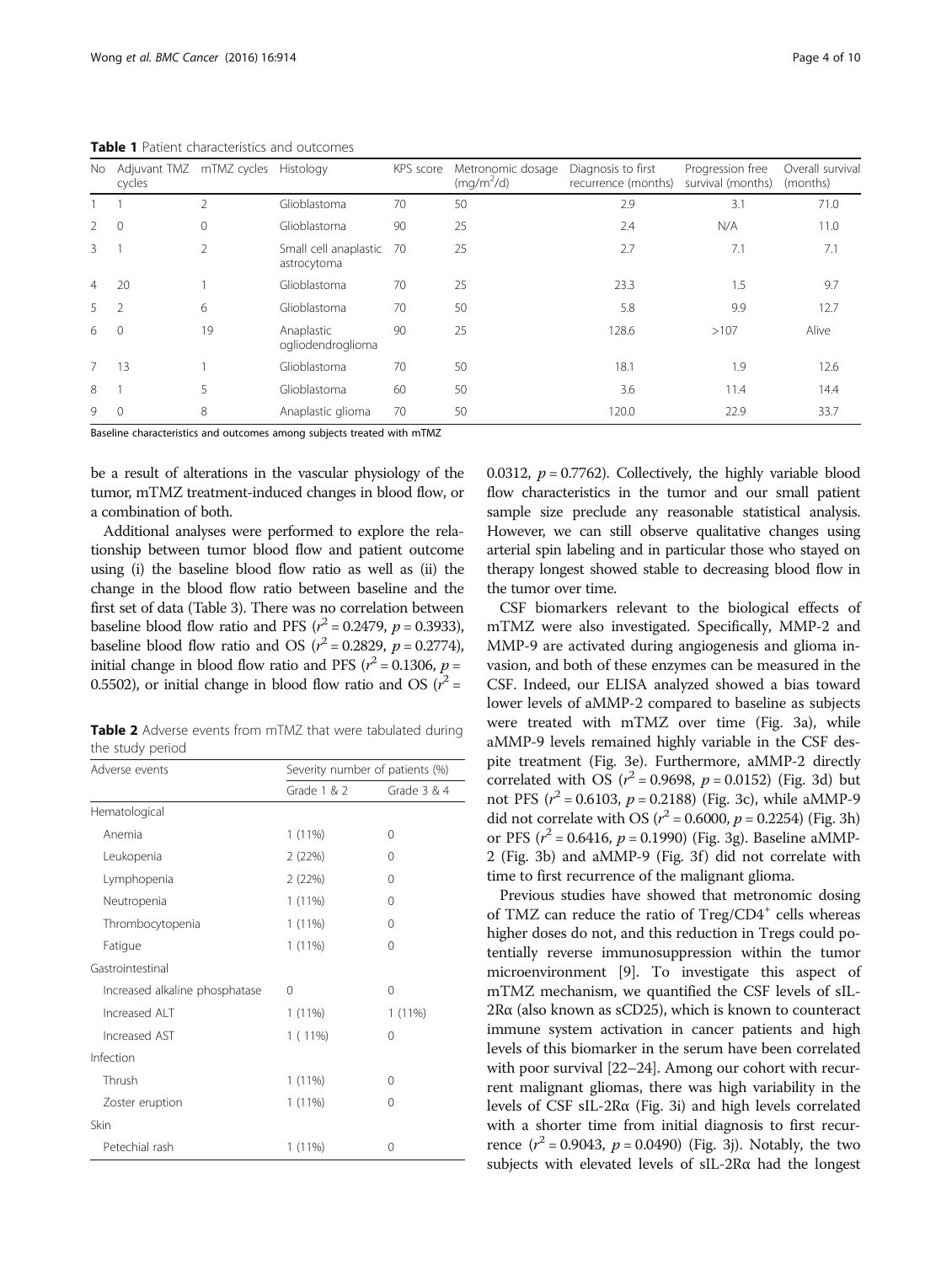<span id="page-4-0"></span>

PFS (9.9 and 11.4 months) while the other two with undetectable levels possessed the shortest PFS (1.5 and 1.9 months). There was a trend for correlation between sIL-2Rα and OS ( $r^2$  = 0.8218,  $p$  = 0.0935) (Fig. [3l\)](#page-7-0) but not between sIL-2Rα and PFS ( $r^2$  = 0.6109,  $p$  = 0.2184) (Fig. [3k](#page-7-0)).

# **Discussion**

Unlike the conventional schedule of TMZ at 150–200 mg/ m2 /day for 5 days, mTMZ is typically given continuously at a dose of 25 to 50 mg/m<sup>2</sup>/day. Such lower daily dosage may not be myelotoxic enough to cause significant leukopenia or thrombocytopenia while retaining antitumor efficacy and, when given over a longer period of time, the cumulative dose from mTMZ could be higher than the dose from conventional schedule. In the current study, TMZ given in metronomic doses was well tolerated by our subjects with recurrent malignant gliomas. The side effects observed were primarily hematological and gastrointestinal in nature, and nearly all of them were in the grade 1 or 2 severity category. This is consistent with findings in past phase II trials and retrospective series where others observed mild lymphopenia, neutropenia, thrombocytopenia and liver enzyme elevation [\[25](#page-9-0)–[27\]](#page-9-0).

Chronic daily dosing of cytotoxic chemotherapies have been in use as salvage treatment in oncology. Fulton et al. [[28](#page-9-0)] reported the use of metronomic oral etoposide for recurrent malignant gliomas and noted an objective response rate of 18% (8 of 46 patients) and a median time to tumor progression of 8.8 weeks, while side effects consisted of

manageable neutropenia and thrombocytopenia. Compared to pulsed intravenous administration of etoposide, metronomic oral etoposide has similar or even better bioavailability [\[29](#page-9-0)]. In addition, daily capecitabine is indicated for metastatic colon cancer and taxane-refractory breast cancer [[30](#page-9-0), [31\]](#page-9-0). Compared to intravenous 5-fluorouracil and leucovorin, capecitabine has less frequent hematological toxicity but more hepatic enzyme elevation, probably due to its first pass in the liver when taken orally [[31](#page-9-0)].

Multiple mechanisms likely contribute to the antitumor efficacy of mTMZ. Our trial is the first to incorporate both neuroimaging and CSF correlative studies to help elucidate the underlying antitumor mechanisms of mTMZ. Arterial spin labeling MRI was used to measure blood flow at the site of disease and elsewhere in the brain. It is important to note that our current method of visualization of brain tumors relies on leakage of gadolinium from highly permeable vasculature into the brain parenchyma and thus this process delays its clearance. However, malignant gliomas are highly infiltrative and vascular breakdown is typically not present at the invasive front of the tumor. Therefore, gadolinium-enhanced MRI demonstrates only a part of the tumor that has permeable vasculature. Pirzkall et al. [\[32](#page-9-0)] used multivoxel MR spectroscopy to demonstrate the presence of non-enhancing gliomas in areas that has elevated choline signals but no leakage of gadolinium. Similarly, arterial spin labeling can demonstrate regions of malignant gliomas without gadolinium enhancement, which is probably a result of the elevated metabolic demand of the tumor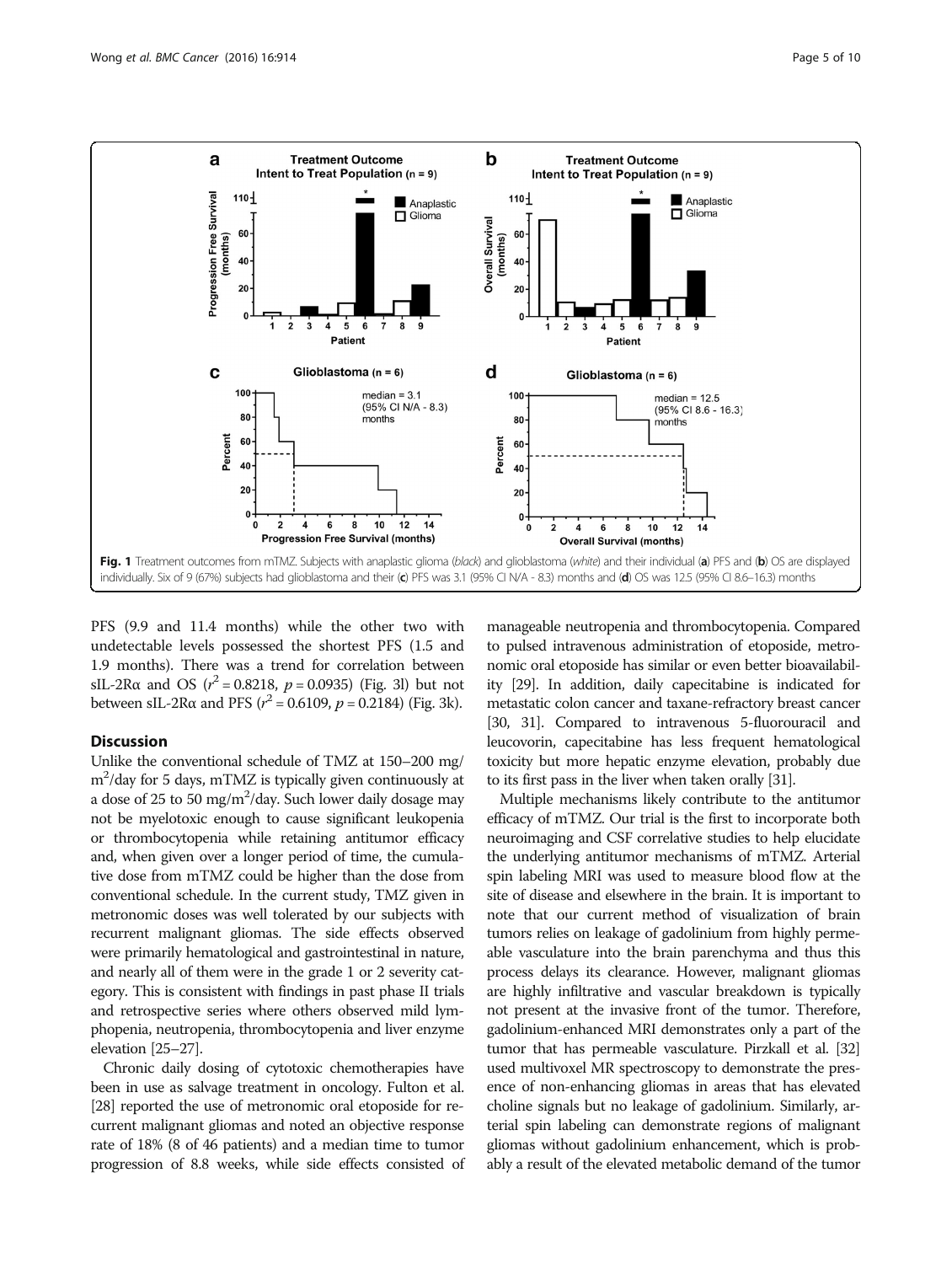<span id="page-5-0"></span>

| the contract of the contract of the contract of the contract of the contract of the contract of the contract of<br>.<br>while CSF levels of aMMP-2, aMMP-9 and sIL-2a were measured by ELISA |                               |  |                           |        |      |          |      |          |      |
|----------------------------------------------------------------------------------------------------------------------------------------------------------------------------------------------|-------------------------------|--|---------------------------|--------|------|----------|------|----------|------|
| No Number of ASL scans Tumor blood flow                                                                                                                                                      |                               |  |                           | aMMP-2 |      | aMMP-9   |      | sII -2Ra |      |
|                                                                                                                                                                                              | Blood flow average Blood flow |  | Blood flow ratio Baseline |        | Mean | Baseline | Mean | Baseline | Mean |

|                                                                      | Table 3 Correlative biomarkers in subjects treated with mTMZ. Tumor blood flow was measured by arterial spin labeling (ASL) MRI |
|----------------------------------------------------------------------|---------------------------------------------------------------------------------------------------------------------------------|
| while CSF levels of aMMP-2, aMMP-9 and sIL-2a were measured by ELISA |                                                                                                                                 |

| NO.            | Number of ASL scans | Tumor blood flow                                                     |                                |                                                               | ammP-2   |                 | ammP-9              |                 | sil-zka             |                 |
|----------------|---------------------|----------------------------------------------------------------------|--------------------------------|---------------------------------------------------------------|----------|-----------------|---------------------|-----------------|---------------------|-----------------|
|                |                     | Blood flow average<br>$(cc/q \cdot min$ , across all<br>time points) | Blood flow<br>ratio (Baseline) | Blood flow ratio<br>(Mean, across all (ng/mL)<br>time points) | Baseline | Mean<br>(nq/mL) | Baseline<br>(pq/mL) | Mean<br>(pq/mL) | Baseline<br>(pq/mL) | Mean<br>(pq/mL) |
| $1 \quad 2$    |                     | 11.7                                                                 | 0.98                           | 1.08                                                          |          |                 |                     |                 |                     |                 |
| 2 <sup>2</sup> |                     | 42.4                                                                 | 0.99                           | 0.99                                                          |          |                 |                     |                 |                     |                 |
| 3 <sup>2</sup> |                     | 26.0                                                                 | 1.35                           | 1.31                                                          |          |                 |                     |                 |                     |                 |
| $4\quad 2$     |                     | 21.8                                                                 | 0.80                           | 0.64                                                          | 13.7     | 7.0             | 13.2                | 11.0            | 0                   | $\mathbf{0}$    |
| 5 <sup>7</sup> | -5                  | 23.4                                                                 | 0.70                           | 0.88                                                          | 13.9     | 13.4            | 5.7                 | 7.2             | 11.3                | 9.7             |
| 6              | 18                  | 42.2                                                                 | 0.92                           | 0.90                                                          | 16.7     | 16.7            | 6.6                 | 7.3             | 19.5                | 18.1            |
| 7 <sup>2</sup> |                     | 46.3                                                                 | 0.68                           | 0.88                                                          | 9.7      | 12.5            | 5.9                 | 9.2             | $\Omega$            | 3.8             |
| 8              | - 9                 | 17.1                                                                 | 0.59                           | 0.58                                                          | 13.9     | 15.1            | 11.9                | 8.4             | 18.1                | 21.9            |
| 9 <sub>7</sub> |                     | 13.8                                                                 | 0.91                           | 0.58                                                          | 14.0     | 11.2            | 4.0                 | 3.8             | $\mathbf{0}$        | 2.5             |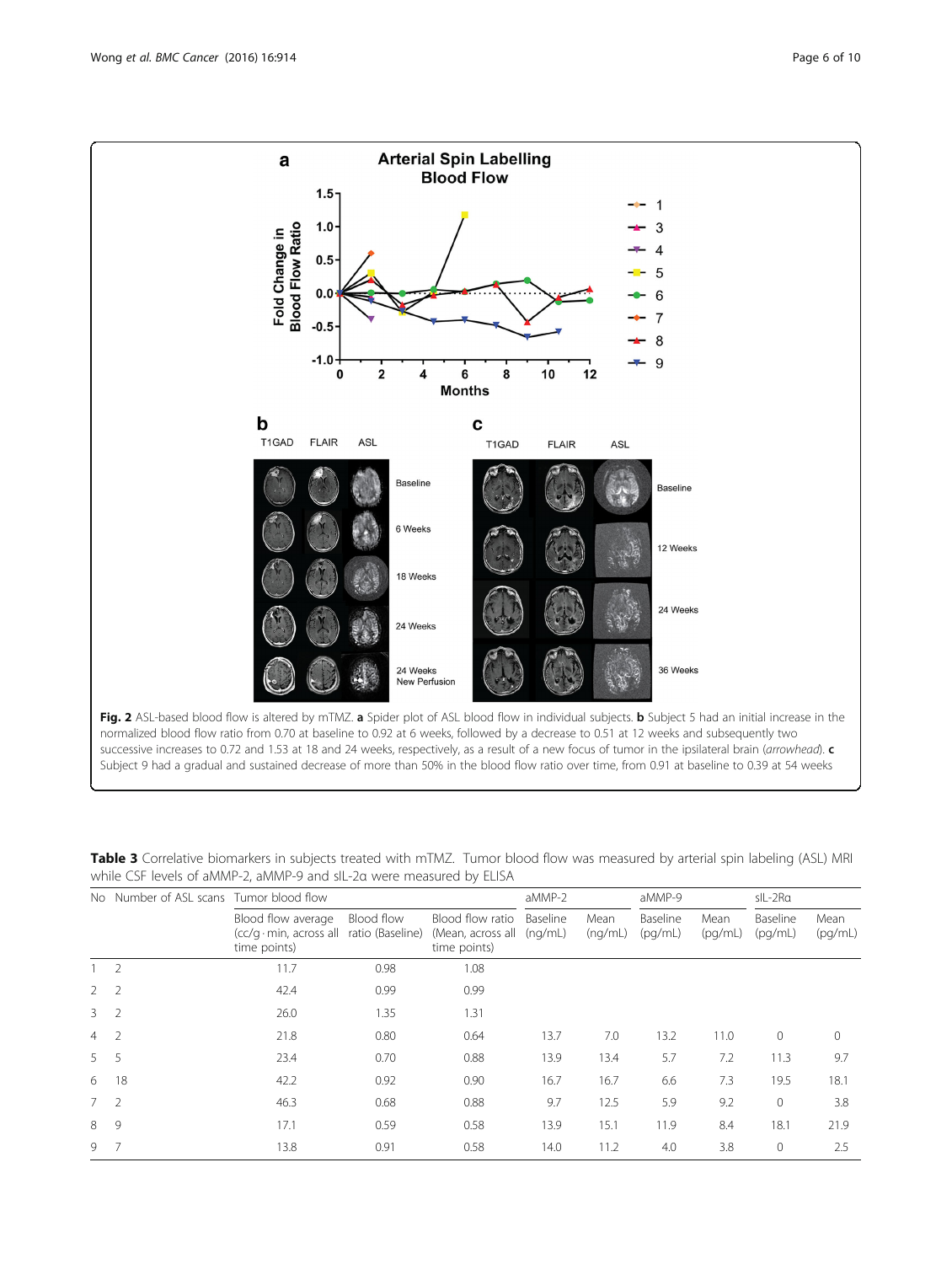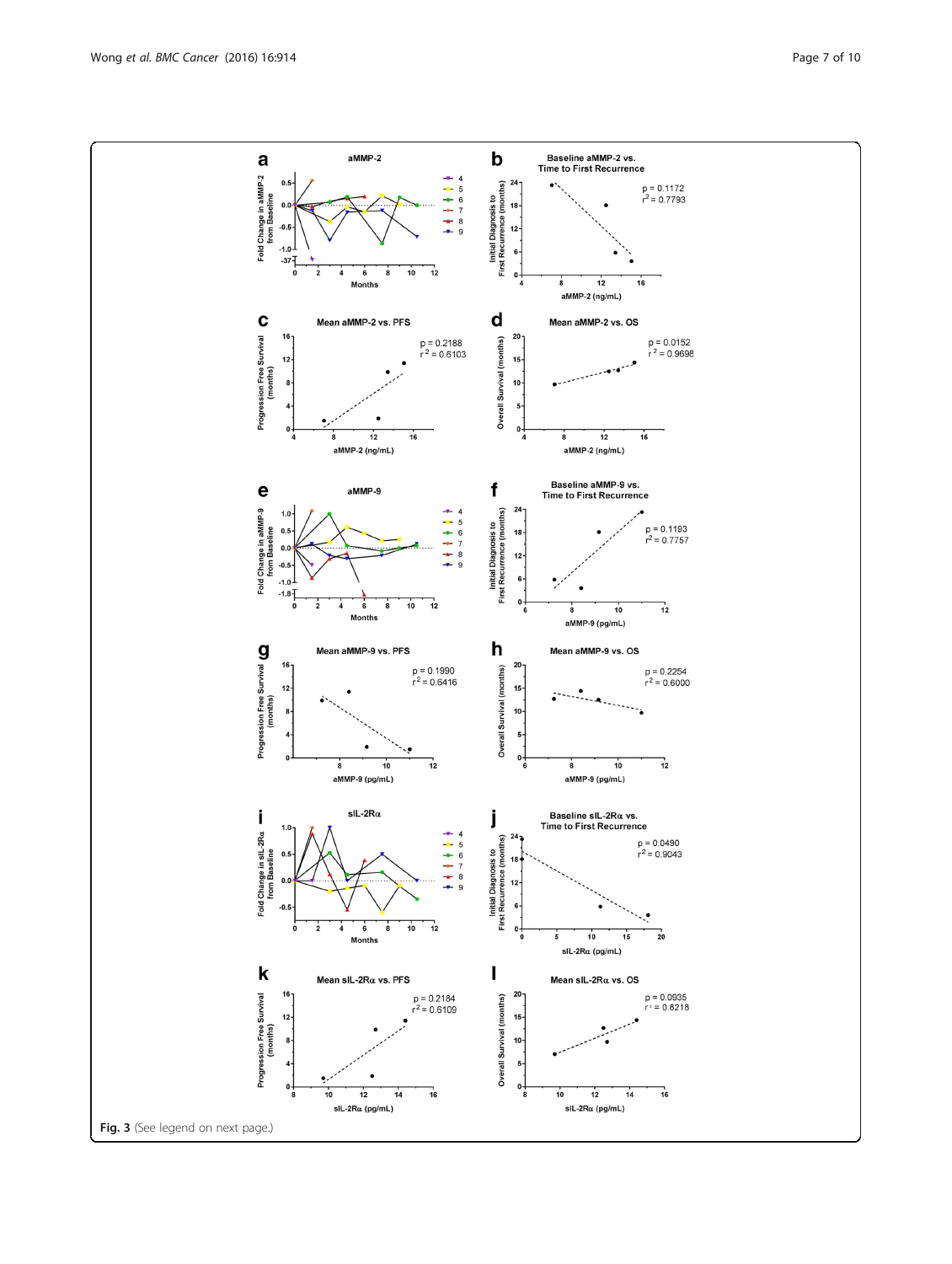#### <span id="page-7-0"></span>(See figure on previous page.)

Fig. 3 Correlative analyses of MMP-2, MMP-9 and sIL-2Ra in the CSF. (a to d) Activated MMP-2 has a bias toward lower levels when compared to baseline during treatment with mTMZ. The mean MMP-2 level has a direct correlation with OS but not PFS. (e to h) The level of activated MMP-9 is highly variable during treatment with mTMZ, but there was no correlation with OS or PFS. (i to I) sIL-2Ra levels are also highly variable among individual patients. Baseline sIL-2Rα level has an inverse correlation with time from initial diagnosis to first recurrence. There is a trend for correlation between increased sIL-2Rα level and OS but not PFS

that requires increased blood flow. Furthermore, unlike measurement of the antiangiogenesis effect of mTMZ using cerebral blood volume maps [\[25](#page-9-0)], which are calculated values that can be altered by steroid's effect on vascular permeability, arterial spin labeling has another advantage because it does not require a contrast agent. Instead, this technique utilizes magnetic field gradients and radiofrequency fields to label the endogenous water of blood and, because water is freely diffusible within the brain even without damage to the blood brain barrier, it allows for a quantitative analysis of blood flow in regions that include the malignant glioma [[19](#page-8-0), [33\]](#page-9-0). The absolute quantification of blood flow may be limited by regional heterogeneity of the tumor and slight variability may appear in data acquired at different time points. As shown by our data, a blood flow ratio in the tumor normalized to a reference part of the brain may reflect more accurately changes over time.

Alterations in the blood flow ratio have been detected in some of our subjects during treatment with mTMZ. Kerbel et al. [[12](#page-8-0), [34\]](#page-9-0) demonstrated in an experimental setting that metronomic cyclophosphamide, an alkylator similar to temozolomide but requiring first pass hepatic metabolism to its active agent, delayed or prevented the growth of xenografted tumors in mice. This antitumor effect was most likely mediated by a reduction in the circulating endothelial precursor cells, which are thought to be more sensitive to cytotoxic chemotherapy, and this effect is not specific to cyclophosphamide but also other agents such as cisplatin, vinblastine and vinorelbine [\[35\]](#page-9-0). However, in patients with recurrent glioblastomas treated with mTMZ and an antiangiogenic adjuvant celecoxib, immunostaining of CD31-positive endothelial cells of resected tumors before treatment showed high variability in microvessel density [[36](#page-9-0)]. Furthermore, microvessel density did not correlate with patient outcome [\[36\]](#page-9-0). Nevertheless, an objective response rate of 5 to 14% and a PFS at 6 months of 17 to 57% were observed in patients treated with mTMZ, suggesting other mechanisms of action may be relevant.

Invasion is a major hallmark of malignant gliomas and antiangiogenesis therapy can bias the tumor towards an invasive phenotype [\[5](#page-8-0), [37, 38\]](#page-9-0). These invasive glioma cells are thought to possess stem-like cellular characteristics [[39](#page-9-0)]. In this process, MMPs are activated and, in particular, the expression of MMP-2 and MMP-9 is upregulated within the tumor microenvironment [[40](#page-9-0)]. Furthermore, both MMP-2 and MMP-9 activities can also be measured in the CSF, and MMP-9 activity in particular was noted to

correlate with disease activity in recurrent glioblastoma [[41](#page-9-0), [42](#page-9-0)]. We used activation isoform-specific ELISA as a proxy for MMP-2 and MMP-9 activity within the CSF. In our subjects, the average aMMP-9 level did not correlate with either PFS or OS, but average aMMP-2 level did appear to correlate with OS. This may indicate that the source of aMMP-2, which is constitutively expressed in the brain, may come from sources other than the tumor or the brain parenchyma. Specifically, immune cells can also secrete MMP-2 and MMP-9, and the elevated MMP-2 activity that correlated with OS may indicate an antitumor inflammatory response as a part of innate immunity in the host [\[43\]](#page-9-0). However, given the weak correlations between aMMP-2 and aMMP-9 in the CSF and outcomes, it is not clear that mTMZ exerts an anti-angiogenic or antiinvasive effect. In fact, the insignificant changes in metalloproteinases during mTMZ treatment suggest that mTMZ may not work by an anti-angiogenic mechanism and that immunogenic or alkylating effects may have greater relevance.

mTMZ can modulate the immune system to elicit an antitumor response by selective depletion of Tregs [[9\]](#page-8-0). It is notable that at doses given to our subjects that are not cytotoxic to tumor cells, mTMZ still produced a response rate of 14%. This antitumor effect may be the result of Treg depletion that effectively reduces immune suppression within the tumor microenvironment [[9, 10](#page-8-0), [25](#page-9-0)–[27](#page-9-0)]. Specifically, Tregs can suppress T lymphocyte activation by inhibiting IL-2 production [\[44\]](#page-9-0). Indeed, a high serum level of sIL-2Rα in patients with metastatic melanoma is strongly correlated with poor outcomes from anti-CTLA-4 treatment, which requires concomitant IL-2-mediated immune activation [\[23](#page-9-0)]. Likewise, sIL-2Rα modulates IL-2-mediated immune response in patients with follicular lymphoma [\[24\]](#page-9-0). Using CSF, we observed that baseline sIL-2Rα was inversely correlated with time to first recurrence of glioblastomas prior to mTMZ treatment, and that the two subjects having elevated baseline levels possessed the longest PFS while the other two with undetectable levels exhibited the shortest PFS. These data suggest a potential contribution of T-cell biology to mTMZ benefit and that patients with elevated CSF sIL-2Rα at baseline have more aggressive disease but they may benefit more from the immunomodulatory effect of mTMZ.

In our cohort, mTMZ was well tolerated and without serious side effects. Although gadolinium enhancement on T1 is observed at the region of the tumor, blood flow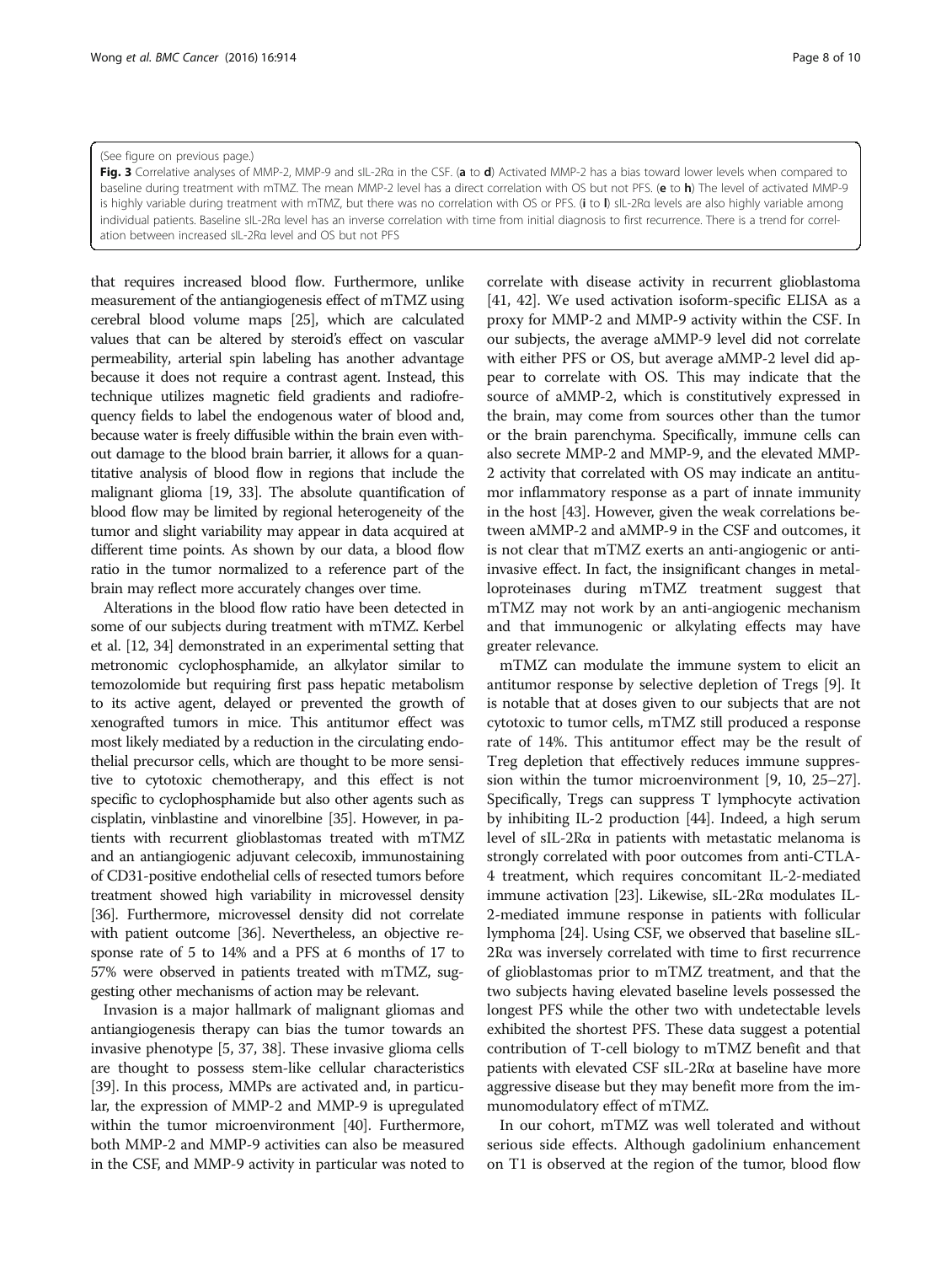<span id="page-8-0"></span>as measured by arterial spin labeling showed high variability across individuals and time, with some tumor blood flow increased briefly before subsiding while others showed a gradual decrease or stabilization. The correlation of aMMP-2 with OS and baseline sIL-2Rα with OS both suggest that mTMZ may exhibit a T-celldependent immune modulatory effect in patients with recurrent malignant gliomas.

# Conclusion

mTMZ is well tolerated in our cohort with recurrent malignant gliomas. It possesses efficacy against these tumors by altering blood flow, slowing invasion and modulating antitumor immune function.

#### Abbreviations

aMMP-2: Activated matrix metalloproteinase-2; aMMP-9: Activated matrix metalloproteinase-9; CI: Confidence interval; CSF: Cerebrospinal fluid; ELISA: Enzyme-linked immunosorbent assay; MMP-2: Matrix metalloproteinase-2; MMP-9: Matrix metalloproteinase-9; MRI: Magnetic resonance imaging; MTIC: 5- (3-dimethyl-1-triazenyl)imidazole-4-carboxamide; mTMZ: Metronomic temozolomide; NK: Natural killer; NKG2D: Natural killer group 2D; OS: Overall survival; PFS: Progression free survival; sIL-2Rα: Soluble interleukin-2 receptor alpha; Tregs: Regulatory T cells

#### Acknowledgements

We thank Dr. Kenneth D Swanson for discussion and critical review of this manuscript.

#### Funding

This research was supported in part by Integrated Therapeutics and A Reason to Ride research fund.

#### Availability of data and material

The primary neuroimaging and laboratory data will be available for review.

#### Authors' contributions

ETW: Conceptualization, Methodology, Software, Validation, Formal Analysis, Investigation, Resources, Writing (Original Draft), Writing (Review and Editing), Visualization, Supervision, Project Administration, and Funding Acquisition. JT: Methodology, Software, Validation, Formal Analysis, Investigation, Data Curation, Writing (Original Draft), Writing (Review and Editing), and Visualization. AC: Methodology, Software, Validation, Formal Analysis, Investigation, Data Curation, Writing (Original Draft), Writing (Review and Editing), and Visualization. LOL: Methodology, Software, Validation, Formal Analysis, Investigation, Data Curation, Writing (Original Draft), Writing (Review and Editing), and Visualization. BG: Methodology, Software, Validation, Investigation, Data Curation, Writing (Original Draft), Writing (Review and Editing), and Visualization. DCA: Methodology, Software, Validation, Formal Analysis, Investigation, Resources, Data Curation, Writing (Original Draft), Writing (Review and Editing), and Visualization. All authors read and approved the final manuscript.

#### Competing interests

Eric T Wong received partial funding from Integrated Therapeutics to conduct this phase I clinical trial. All other authors (Joshua Timmons, Amy Callahan, Lauren O'Loughlin, Bridget Giarruso and David C Alsop) have no competing interest.

#### Consent for publication

The consent to publication was part of the consenting process.

#### Ethics approval and consent to participate

This Phase I trial was approved by the Institutional Review Board at Beth Israel Deaconess Medical Center. Written informed consent was obtained from all subjects.

#### Author details

<sup>1</sup> Brain Tumor Center & Neuro-Oncology Unit, Department of Neurology, Beth Israel Deaconess Medical Center, Harvard Medical School, 330 Brookline Avenue, Boston, Massachusetts 02215, USA. <sup>2</sup>MRI Research, Department of Radiology, Beth Israel Deaconess Medical Center, Harvard Medical School, 330 Brookline Avenue, Boston, Massachusetts 02215, USA.

#### Received: 8 August 2016 Accepted: 9 November 2016 Published online: 22 November 2016

#### References

- 1. Wong ET, Hess KR, Gleason MJ, et al. Outcomes and prognostic factors in recurrent glioma patients enrolled onto phase II clinical trials. J Clin Oncol. 1999;17(8):2572–8.
- 2. Kreisl TN, Kim L, Moore K, et al. Phase II trial of single-agent bevacizumab followed by bevacizumab plus irinotecan at tumor progression in recurrent glioblastoma. J Clin Oncol. 2009;27(5):740–5.
- 3. Friedman HS, Prados MD, Wen PY, et al. Bevacizumab alone and in combination with irinotecan in recurrent glioblastoma. J Clin Oncol. 2009;27(28):4733–40.
- 4. Stupp R, Wong ET, Kanner AA, et al. NovoTTF-100A versus physician's choice chemotherapy in recurrent glioblastoma: a randomised phase III trial of a novel treatment modality. Eur J Cancer. 2012;48(14):2192–202.
- 5. Iwamoto FM, Abrey LE, Beal K, et al. Patterns of relapse and prognosis after bevacizumab failure in recurrent glioblastoma. Neurology. 2009;73(15):1200–6.
- 6. Yung WK, Prados MD, Yaya-Tur R, et al. Multicenter phase II trial of temozolomide in patients with anaplastic astrocytoma or anaplastic oligoastrocytoma at first relapse. Temodal Brain Tumor Group. J Clin Oncol. 1999;17(9):2762–71.
- 7. Yung WK, Albright RE, Olson J, et al. A phase II study of temozolomide vs. procarbazine in patients with glioblastoma multiforme at first relapse. Br J Cancer. 2000;83(5):588–93.
- 8. Newlands ES, Blackledge GR, Slack JA, et al. Phase I trial of temozolomide (CCRG 81045: M&B 39831: NSC 362856). Br J Cancer. 1992;65(2):287–91.
- 9. Banissi C, Ghiringhelli F, Chen L, Carpentier AF. Treg depletion with a lowdose metronomic temozolomide regimen in a rat glioma model. Cancer Immunol Immunother. 2009;58(10):1627–34.
- 10. Humphries W, Wei J, Sampson JH, Heimberger AB. The role of tregs in glioma-mediated immunosuppression: potential target for intervention. Neurosurg Clin N Am. 2010;21(1):125–37.
- 11. Emmenegger U, Man S, Shaked Y, et al. A comparative analysis of low-dose metronomic cyclophosphamide reveals absent or low-grade toxicity on tissues highly sensitive to the toxic effects of maximum tolerated dose regimens. Cancer Res. 2004;64(11):3994–4000.
- 12. Kerbel RS, Kamen BA. The anti-angiogenic basis of metronomic chemotherapy. Nat Rev Cancer. 2004;4(6):423–36.
- 13. Ghiringhelli F, Larmonier N, Schmitt E, et al. CD4 + CD25+ regulatory T cells suppress tumor immunity but are sensitive to cyclophosphamide which allows immunotherapy of established tumors to be curative. Eur J Immunol. 2004;34(2):336–44.
- 14. Motoyoshi Y, Kaminoda K, Saitoh O, et al. Different mechanisms for antitumor effects of low- and high-dose cyclophosphamide. Oncol Rep. 2006;16(1):141–6.
- 15. North RJ. Cyclophosphamide-facilitated adoptive immunotherapy of an established tumor depends on elimination of tumor-induced suppressor T cells. J Exp Med. 1982;155(4):1063–74.
- 16. Hervieu A, Rebe C, Vegran F, et al. Dacarbazine-mediated upregulation of NKG2D ligands on tumor cells activates NK and CD8 T cells and restrains melanoma growth. J Invest Dermatol. 2013;133(2):499–508.
- 17. Lotze MT, Tracey KJ. High-mobility group box 1 protein (HMGB1): nuclear weapon in the immune arsenal. Nat Rev Immunol. 2005;5(4):331–42.
- 18. Macdonald DR, Cascino TL, Schold Jr SC, Cairncross JG. Response criteria for phase II studies of supratentorial malignant glioma. J Clin Oncol. 1990;8(7):1277–80.
- 19. Dai W, Garcia D, De Bazelaire C, Alsop DC. Continuous flow-driven inversion for arterial spin labeling using pulsed radio frequency and gradient fields. Magn Reson Med. 2008;60(6):1488–97.
- 20. Jarnum H, Steffensen EG, Knutsson L, et al. Perfusion MRI of brain tumours: a comparative study of pseudo-continuous arterial spin labelling and dynamic susceptibility contrast imaging. Neuroradiology. 2010;52(4):307–17.